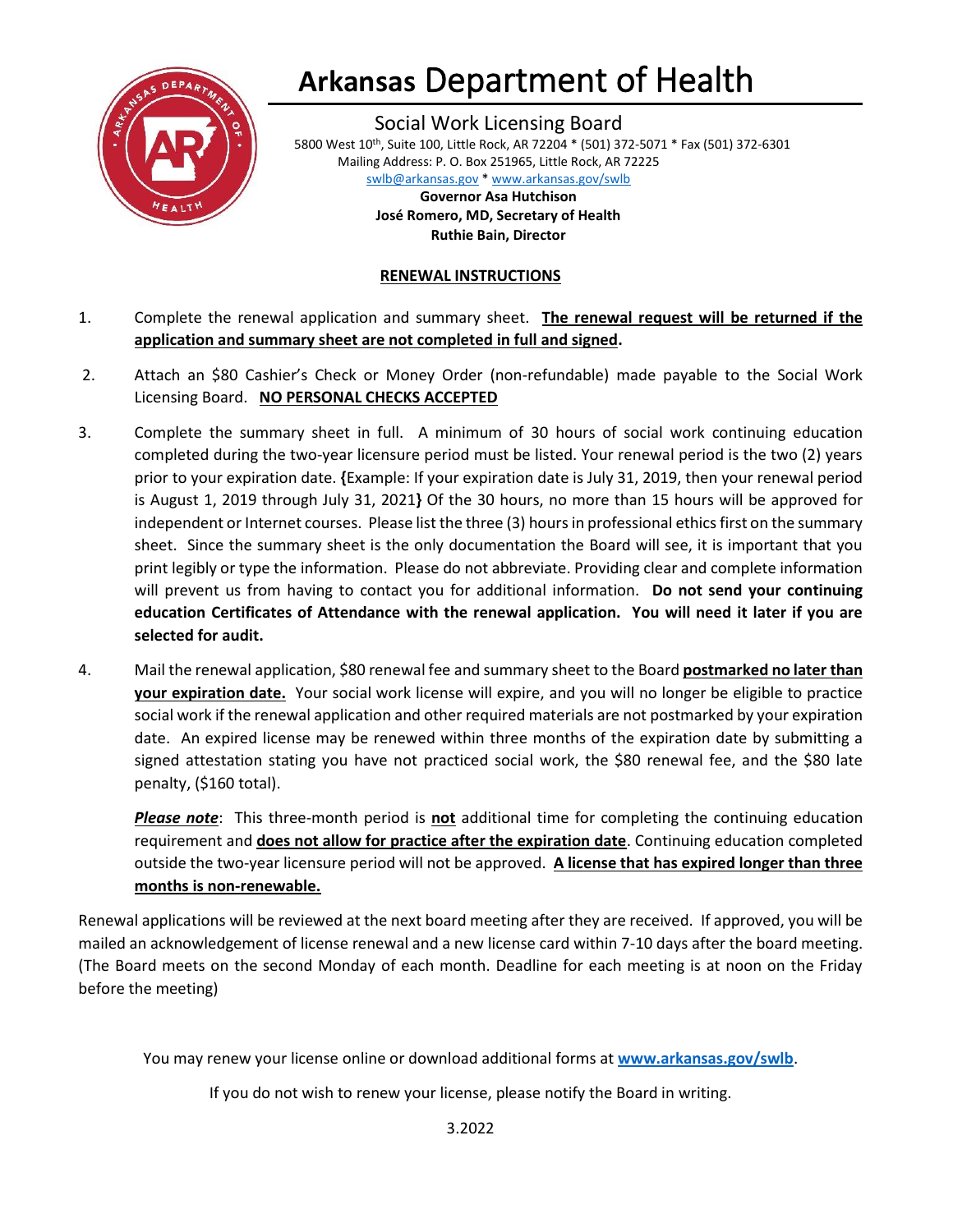

## **Arkansas** Department of Health

Social Work Licensing Board

5800 West 10th, Suite 100, Little Rock, AR 72204 \* (501) 372-5071 \* Fax (501) 372-6301 Mailing Address: P. O. Box 251965, Little Rock, AR 72225

[swlb@arkansas.gov](mailto:swlb@arkansas.gov) [\\* www.arkansas.gov/swlb](https://www.healthy.arkansas.gov/programs-services/topics/arkansas-social-work-licensing-board) **Governor Asa Hutchison José Romero, MD, Secretary of Health Ruthie Bain, Director**

### **LICENSE RENEWAL APPLICATION**

|    |                                                                                                                                                   | Current Address: No. 2016. The Contract of the Contract of the Contract of Tennes Address: No. 2016. The Contract of Tennes Address: No. 2016. The Contract of the Contract of Tennes Address: No. 2016. The Contract of the C |  |  |
|----|---------------------------------------------------------------------------------------------------------------------------------------------------|--------------------------------------------------------------------------------------------------------------------------------------------------------------------------------------------------------------------------------|--|--|
|    |                                                                                                                                                   |                                                                                                                                                                                                                                |  |  |
|    |                                                                                                                                                   |                                                                                                                                                                                                                                |  |  |
|    |                                                                                                                                                   |                                                                                                                                                                                                                                |  |  |
|    | Place of Birth (city & state) ____________________________Gender _________Race ________Ethnicity_________<br><b>Required by Arkansas Act 1489</b> |                                                                                                                                                                                                                                |  |  |
|    | Please answer the following questions. If you answer yes to any of the questions, please attach a detailed<br>explanation.                        |                                                                                                                                                                                                                                |  |  |
|    | a. Are you currently or have you ever been under any investigation regarding your professional<br>practice? Yes No                                |                                                                                                                                                                                                                                |  |  |
|    | b. Have you been denied a professional license in Arkansas or any other state or jurisdiction?                                                    |                                                                                                                                                                                                                                |  |  |
| c. | Have you been refused renewal of a professional license? Yes __________ No ________                                                               |                                                                                                                                                                                                                                |  |  |
| d. | Have you had a professional license suspended or revoked? Yes ______ No _____                                                                     |                                                                                                                                                                                                                                |  |  |
| e. | Have you voluntarily surrendered a professional license? Yes _______ No ______                                                                    |                                                                                                                                                                                                                                |  |  |
| f. | Have you had any disciplinary action taken against your social work license in any state?<br>Yes No                                               |                                                                                                                                                                                                                                |  |  |
| g. | Please indicate if you or your spouse are a uniformed service member or uniformed service veteran.                                                |                                                                                                                                                                                                                                |  |  |
| h. | Have you ever been pleaded guilty or nolo contendere to, or been found guilty of, any of the<br>following:                                        |                                                                                                                                                                                                                                |  |  |
|    | (1) Any offenses specifically enumerated in A.C.A. § 17-3-102;                                                                                    |                                                                                                                                                                                                                                |  |  |
|    | (2) Any felony;<br>(3) Any criminal offense, misdemeanor or felony, involving violence, dishonesty, fraud, deceit,                                |                                                                                                                                                                                                                                |  |  |
|    | 307 may be found at www.arkansas.gov/swlb, under Laws and Regulation, Arkansas Code)                                                              |                                                                                                                                                                                                                                |  |  |

**I certify that the information that I have provided on this form is true and correct to the best of my knowledge and belief, and I understand that any false or misleading information is grounds for denial of license renewal or subsequent revocation or suspension of my social work license.**

**\_\_\_\_\_\_\_\_\_\_\_\_\_\_\_\_\_\_\_\_\_\_\_\_\_\_\_\_\_\_\_\_\_\_\_\_\_\_\_\_\_\_\_\_\_\_\_\_**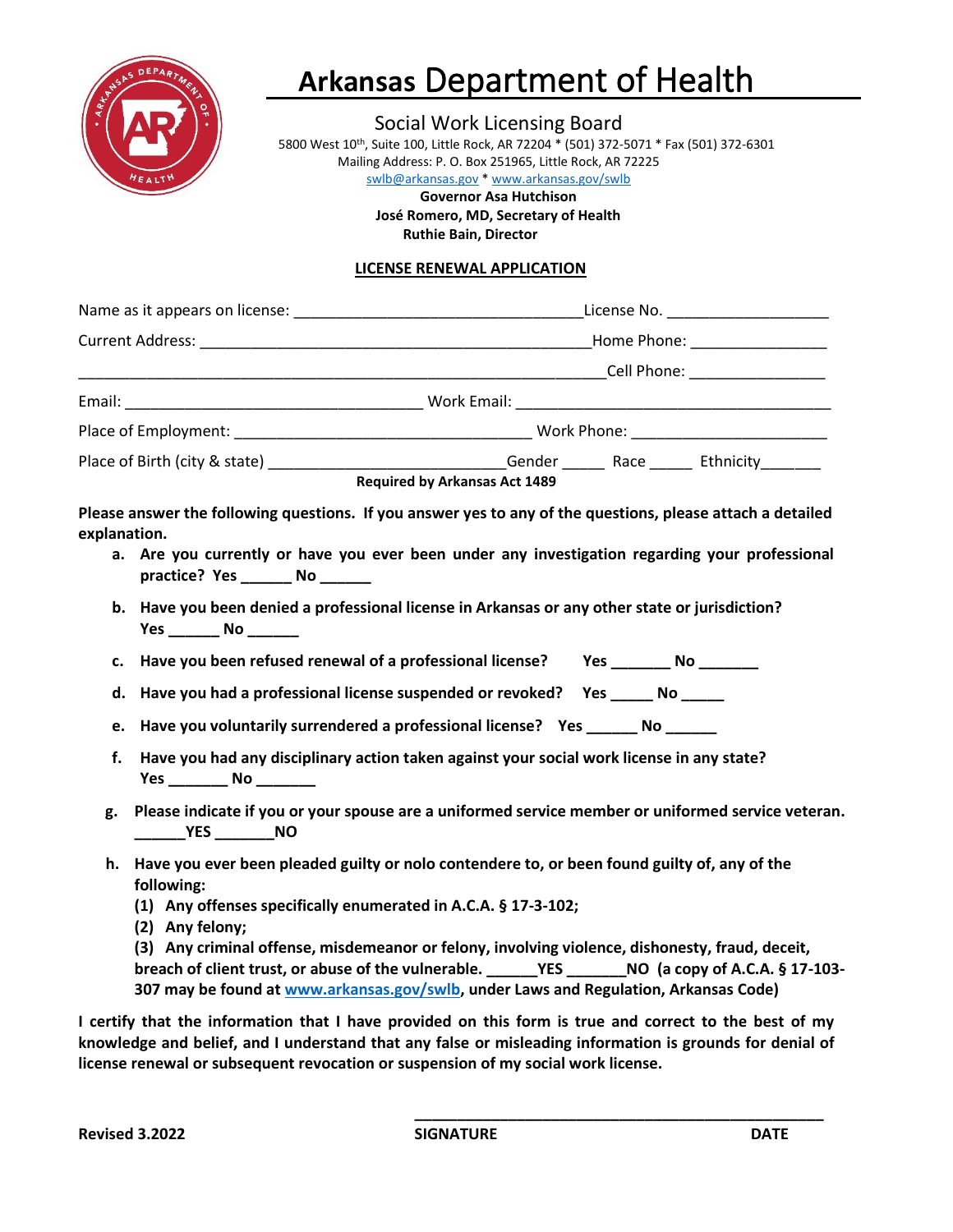#### **SUMMARY SHEET FOR REPORTING SWCE**

**Expiration Date:** \_\_\_\_\_\_\_\_\_\_\_\_\_

**Name of Licensee** \_\_\_\_\_\_\_\_\_\_\_\_\_\_\_\_\_\_\_\_\_\_\_\_\_\_\_\_\_\_\_\_\_\_\_\_\_\_ **License No**.\_\_\_\_\_\_\_\_\_\_\_\_\_\_\_\_\_\_\_\_\_\_\_\_\_\_\_\_ **Please list all social work continuing education (SWCE) completed during the two-year licensure period. Only SWCE completed during the licensure period will be approved. Of the required 30 hours, three hours must be in professional ethics. Please list the ethics workshop first on the summary sheet. PLEASE TYPE OR PRINT LEGIBLY. If you attend a conference, you must list the courses individually. If you do not have the Certificate of Attendance, do not list the SWCE.**

| <b>Date</b>                                                                       | <b>Title of Workshop</b> | Independent<br>Study Yes or<br>$\mathsf{No}$ | <b>Presenter or</b><br>Sponsor | Hours |  |
|-----------------------------------------------------------------------------------|--------------------------|----------------------------------------------|--------------------------------|-------|--|
|                                                                                   | <b>Ethics:</b>           |                                              |                                |       |  |
|                                                                                   |                          |                                              |                                |       |  |
|                                                                                   |                          |                                              |                                |       |  |
|                                                                                   |                          |                                              |                                |       |  |
|                                                                                   |                          |                                              |                                |       |  |
|                                                                                   |                          |                                              |                                |       |  |
|                                                                                   |                          |                                              |                                |       |  |
|                                                                                   |                          |                                              |                                |       |  |
|                                                                                   |                          |                                              |                                |       |  |
|                                                                                   |                          |                                              |                                |       |  |
|                                                                                   |                          |                                              |                                |       |  |
|                                                                                   |                          |                                              |                                |       |  |
|                                                                                   |                          |                                              |                                |       |  |
|                                                                                   |                          |                                              |                                |       |  |
|                                                                                   |                          |                                              |                                |       |  |
|                                                                                   |                          |                                              |                                |       |  |
|                                                                                   |                          |                                              |                                |       |  |
|                                                                                   |                          |                                              |                                |       |  |
| <b>Total Hours</b><br>If additional space is needed, this form may be duplicated. |                          |                                              |                                |       |  |

I understand that in signing this document that I am attesting that the information is correct and true, and if audited, I will be required to submit Certification of my Attendance at all the workshops listed. I further understand that any false or misleading information is grounds for denial of license renewal or subsequent revocation or suspension of my social work license. I also acknowledge that fees are nonrefundable. My renewal fee is enclosed. (Cashier's Check or Money Order only – NO PERSONAL OR BUSINESS CHECKS)

|                                                          |                   | <b>Signature of Licensee</b>    | Date |                              |
|----------------------------------------------------------|-------------------|---------------------------------|------|------------------------------|
| <b>FOR BOARD USE ONLY:</b> Date Rec'd<br>Approved Denied |                   | Receipt No.                     |      | Fee $$80$ ( $$160$ late fee) |
|                                                          | Renewal Approved: | <b>Board Member's Signature</b> |      | Date                         |
|                                                          | Audit Approved:   | <b>Board Member's Signature</b> |      | Date                         |